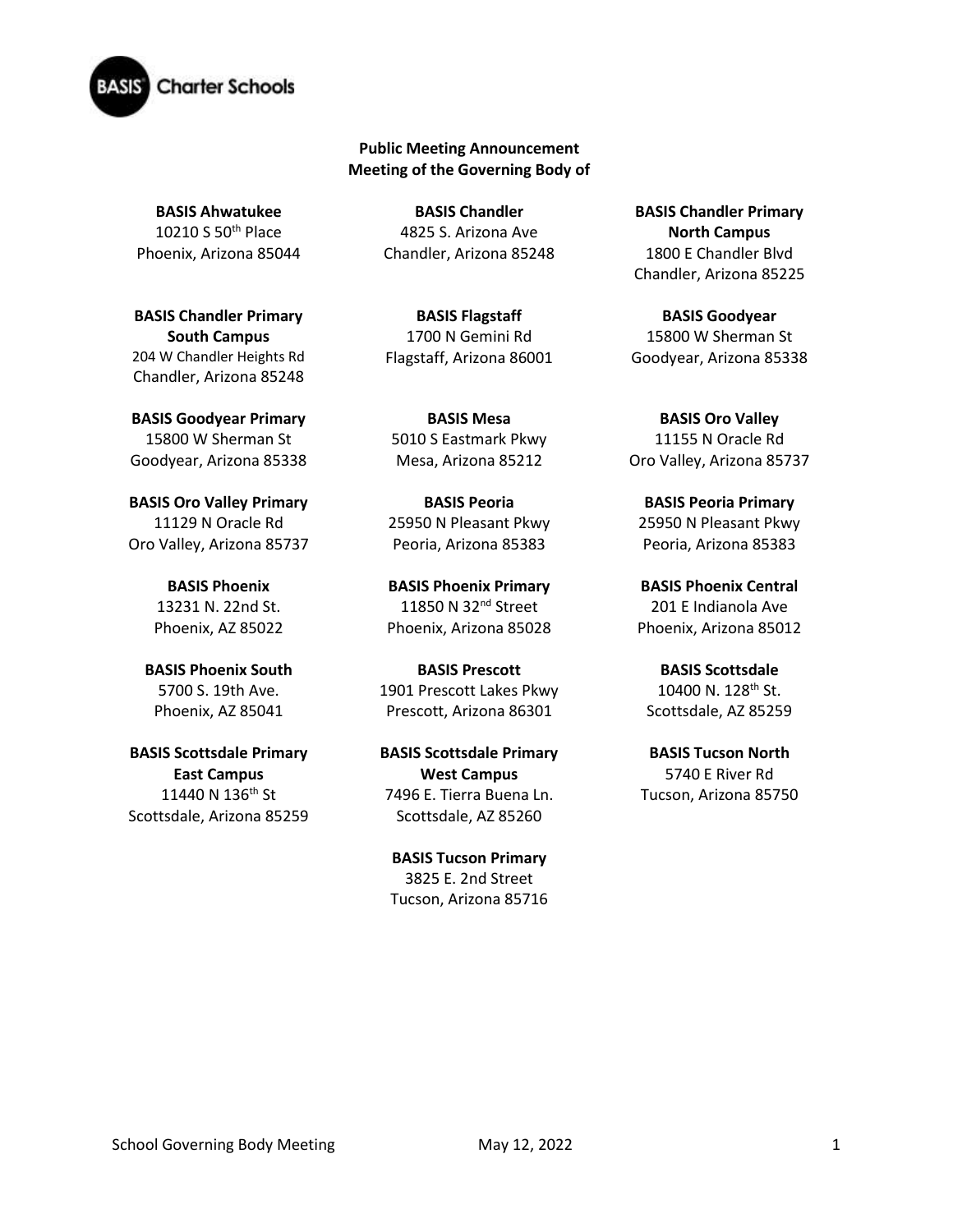

**May 12, 2022 9:00 am**

**Location Microsoft Teams [Click here to join the meeting](https://teams.microsoft.com/l/meetup-join/19%3ameeting_OGY5YzZkZTMtNTAzZC00MzA0LWE4MWYtYTVjZDY5ZjRiYTcw%40thread.v2/0?context=%7b%22Tid%22%3a%22e5f3479c-502f-4e92-b060-0c0c560d6271%22%2c%22Oid%22%3a%22575e4f74-824e-48e9-9805-77af91568d41%22%7d) Or call in (audio only)** [+1 480-645-9056,,281959782#](tel:+14806459056,,281959782# ) United States, Phoenix [\(888\) 313-1543,,281959782#](tel:8883131543,,281959782# ) United States (Toll-free) Phone Conference ID: 281 959 782#

Members of the public may attend the meeting telephonically by dialing into the number provided. Copies of materials may be requested in advance of the meeting by email at [info@basisschools.org](mailto:info@basisschools.org)

## **Agenda**

- 1. Call to Order
- 2. Call to the Public
- 3. Review and possible action to approve the Minutes of the **January 13, 2022** meetings of the BASIS Ahwatukee, BASIS Chandler, BASIS Chandler Primary North Campus, BASIS Chandler Primary South Campus, BASIS Goodyear, BASIS Goodyear Primary, BASIS Flagstaff, BASIS Mesa, BASIS Oro Valley, BASIS Oro Valley Primary, BASIS Peoria, BASIS Peoria Primary, BASIS Phoenix, BASIS Phoenix Central, BASIS Phoenix Primary, BASIS Phoenix South, BASIS Prescott, BASIS Scottsdale, BASIS Scottsdale Primary – East Campus, BASIS Scottsdale Primary – West Campus, BASIS Tucson Primary, and BASIS Tucson North School Governing Bodies.
- 4. Review, discussion, and possible action to approve **Resolution SGB22-34** to adopt the Revised FY2022 Budget for BASIS Ahwatukee.
- 5. Review, discussion, and possible action to approve **Resolution SGB22-35** to adopt the Revised FY2022 Budget for BASIS Chandler.
- 6. Review, discussion, and possible action to approve **Resolution SGB22-36** to adopt the Revised FY2022 Budget for BASIS Chandler Primary North Campus.
- 7. Review, discussion, and possible action to approve **Resolution SGB22-37** to adopt the Revised FY2022 Budget for BASIS Chandler Primary South Campus.
- 8. Review, discussion, and possible action to approve **Resolution SGB22-38** to adopt the Revised FY2022 Budget for BASIS Flagstaff.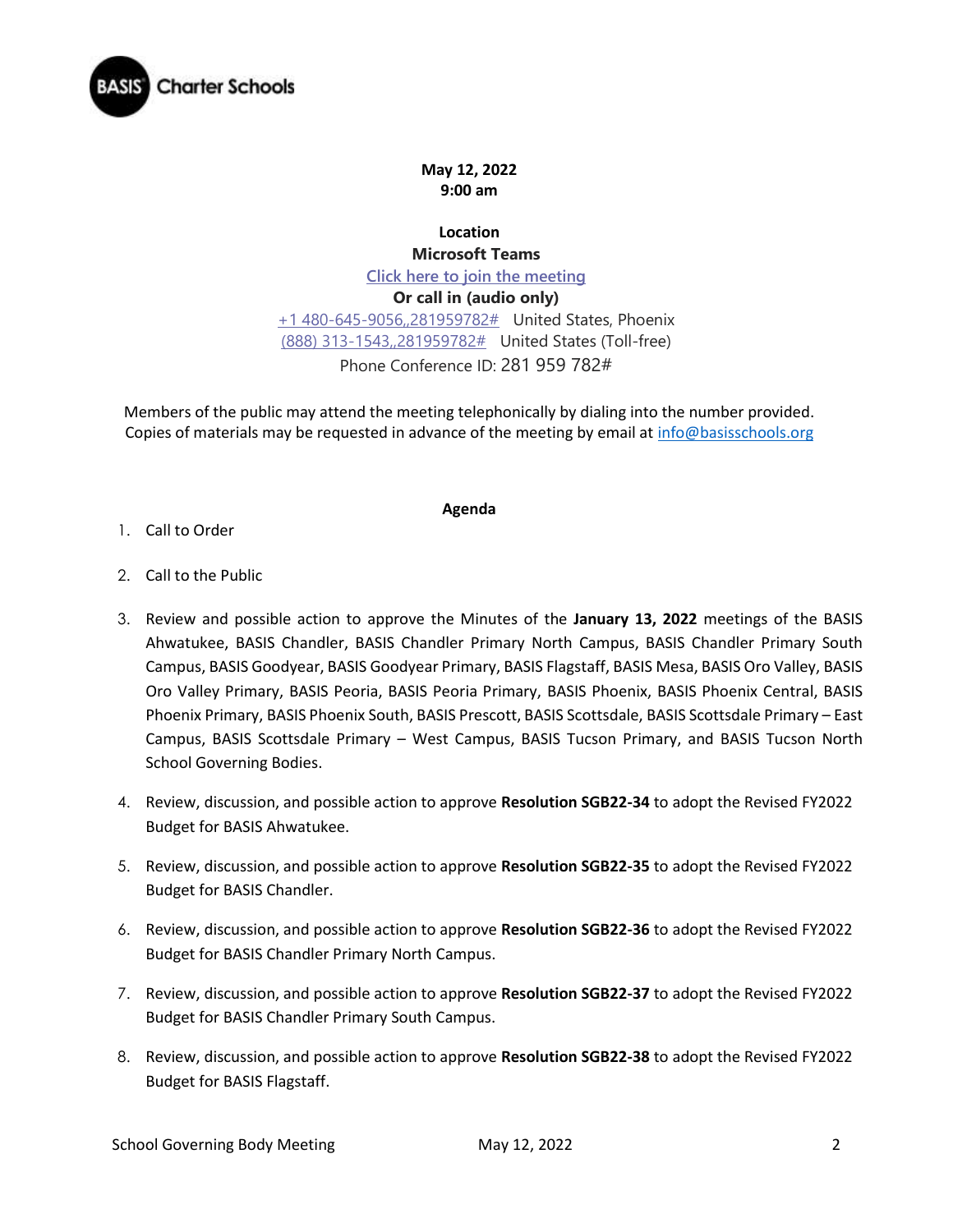

- 9. Review, discussion, and possible action to approve **Resolution SGB22-39** to adopt the Revised FY2022 Budget for BASIS Goodyear.
- 10. Review, discussion, and possible action to approve **Resolution SGB22-40** to adopt the Revised FY2022 Budget for BASIS Goodyear Primary.
- 11. Review, discussion, and possible action to approve **Resolution SGB22-41** to adopt the Revised FY2022 Budget for BASIS Mesa.
- 12. Review, discussion, and possible action to approve **Resolution SGB22-42** to adopt the Revised FY2022 Budget for BASIS Oro Valley.
- 13. Review, discussion, and possible action to approve **Resolution SGB22-43** to adopt the Revised FY2022 Budget for BASIS Oro Valley Primary.
- 14. Review, discussion, and possible action to approve **Resolution SGB22-44** to adopt the Revised FY2022 Budget for BASIS Peoria.
- 15. Review, discussion, and possible action to approve **Resolution SGB22-45** to adopt the Revised FY2022 Budget for BASIS Peoria Primary.
- 16. Review, discussion, and possible action to approve **Resolution SGB22-46** to adopt the Revised FY2022 Budget for BASIS Phoenix.
- 17. Review, discussion, and possible action to approve **Resolution SGB22-47** to adopt the Revised FY2022 Budget for BASIS Phoenix Central.
- 18. Review, discussion, and possible action to approve **Resolution SGB22-48** to adopt the Revised FY2022 Budget for BASIS Phoenix Primary.
- 19. Review, discussion, and possible action to approve **Resolution SGB22-49** to adopt the Revised FY2022 Budget for BASIS Phoenix South.
- 20. Review, discussion, and possible action to approve **Resolution SGB22-50** to adopt the Revised FY2022 Budget for BASIS Prescott.
- 21. Review, discussion, and possible action to approve **Resolution SGB22-51** to adopt the Revised FY2022 Budget for BASIS Scottsdale.
- 22. Review, discussion, and possible action to approve **Resolution SGB22-52** to adopt the Revised FY2022 Budget for BASIS Scottsdale Primary – East Campus.
- 23. Review, discussion, and possible action to approve **Resolution SGB22-53** to adopt the Revised FY2022 Budget for BASIS Scottsdale Primary – West Campus.